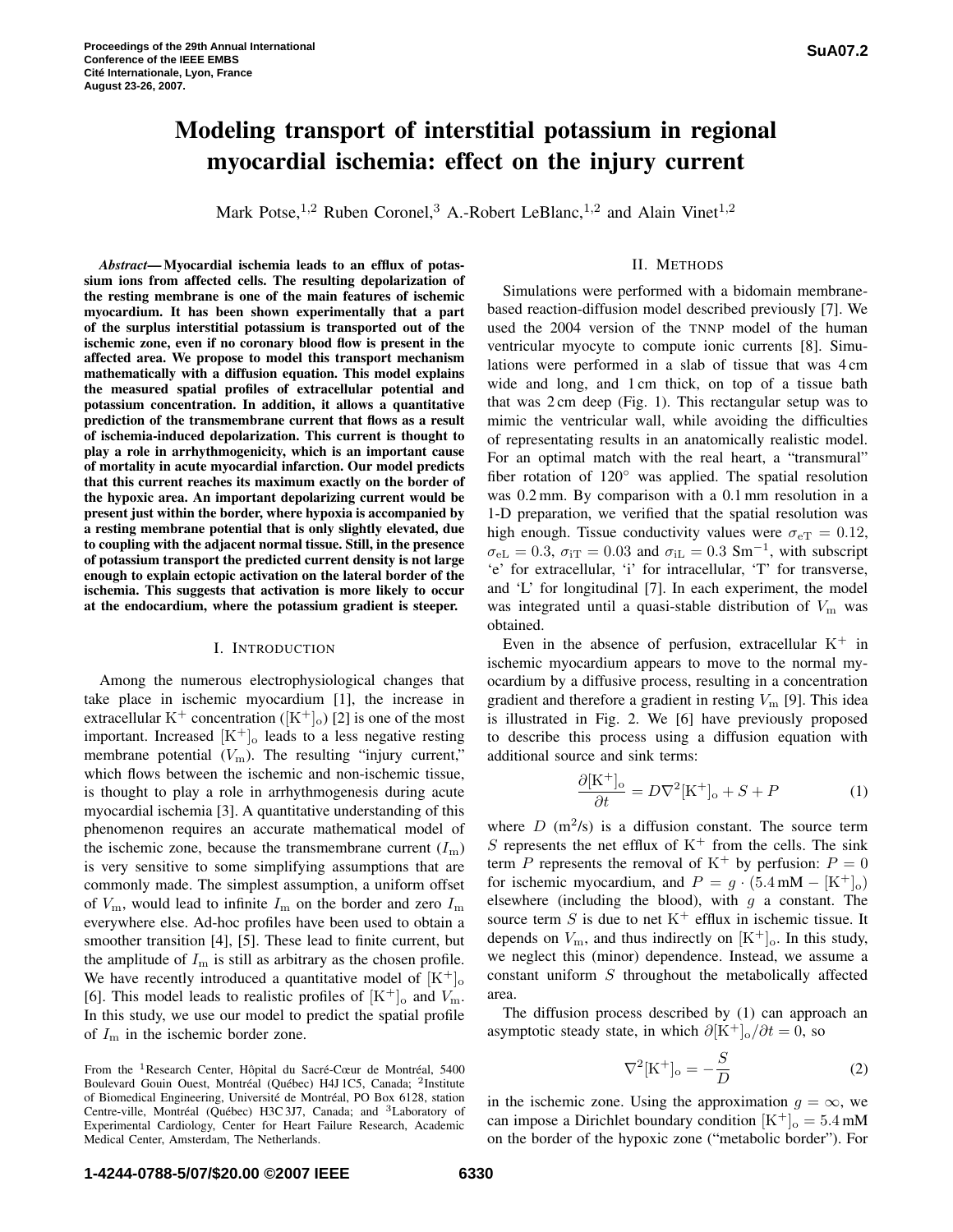

Fig. 1. Three-dimensional simulation setup. The tissue block (top) is 4 cm wide, 4 cm long, and 1 cm thick. It floats on top of a tissue bath of 2 cm thickness. In the tissue, a cylindrically shaped ischemic zone of varying diameter was present; in this example the diameter was 1 cm.



Fig. 2. Schematic representation of  $K^+$  loss and diffusion. The left side of each plot represents the center of the ischemic zone, which may be assumed to be symmetric. The upper diagram shows two ischemic cells and one normal cell. They are surrounded by an extracellular space, which includes the interstitium, vasculature, and lymphatic system. The ischemic cells extrude more  $K^+$  than they can absorb. Moreover, the surplus  $K^+$ ions cannot immediately enter the circulating blood. Instead, they must travel through the interstitial space and perhaps arrested but not drained (micro)vessels to the normally perfused tissue, where they are taken up by the circulation. The lower panels show the  $[K^+]_o$  distribution and its spatial gradient that follow from this hypothesis.

a one-dimensional model or a circular ischemic zone in two dimensions the solution to this equation is a parabolic profile. The peak value of this profile is

$$
[\text{K}^+]_{\text{o,c}} = 5.4 \,\text{m} \text{M} + \frac{1}{2} \frac{S}{D} R^2 \tag{3}
$$

where  $R$  is the radius of the ischemic zone. By fitting this equation to experimental data [9], we obtained the estimate  $S/D = 2.5$  mM/cm<sup>2</sup>.

#### III. RESULTS

Fig. 3, panels a and b, show the configurations of  $\phi_e$ and  $I_{\rm m}$  seen from inside the preparation. The pattern of  $\phi_e$ , with maxima along the fiber orientation, is similar to that in propagating activation [7]. The maximum of positive (outward)  $I_{\rm m}$  is also found in the direction of the fibers, with a maximum on the metabolic border. Profiles of  $[K^+]_0$ , resting  $V_{\rm m}$ ,  $\phi_{\rm e}$ , and  $I_{\rm m}$  are shown in panels e–h, both along and across the local fiber orientation, in a plane halfway the thickness of the tissue slab. The parabolic profile of  $[K^+]$ <sub>o</sub> was predefined, according to our diffusion model in equilibrium state, using an (unrealistic)  $[K^+]_{o,c} = 12$  mM. The profile of  $I<sub>m</sub>$  shows that the negative (i.e. inward) current is somewhat larger near the borders of the ischemic zone than in the center. A positive (outward) current was found at the border. The peak of this positive current coincided with the metabolic border. Outward currents were found both outside and inside the metabolically affected area.

The left and middle columns of Fig. 4 compare ischemic zones of two different sizes.  $[K^+]_{o,c}$  was detemined according to (3), so it was higher in the larger zone. Consequently,  $\phi_e$  and  $I_m$  were larger. The larger zone also had a more important effect on the reference potential. The resulting shift in  $\phi_e$  caused the zero crossing (along the fiber orientation), which defines the "electrophysiological border" of the ischemic area, to shift approximately 2 mm inward with respect to the metabolic border.

Repeating this analysis for larger zones, and assuming that  $[K^+]$ <sub>o,c</sub> can not become larger than 14 mM (in phase I of ischemia), we found that the maximum attainable  $I<sub>m</sub>$  was  $0.25 \mu A/mm^3$ . This occurred at a radius of 26 mm. For larger zones, we assume that there is a plateau of  $[K^+]_0$  in the center, and that  $[K^+]_o$  varies in a 26 mm wide boundary.

The right column of panels in Fig. 4 shows a similar analysis for a flat profile of  $[K^+]_0$ . The concentration is arbitrary in this case. Due to electrotonic interaction, the resulting profile of  $V_m$  is not flat, but has a rounded foot, and  $I_{\rm m}$  remains finite. However, the peak  $I_{\rm m}$  is an order of magnitude larger than that resulting from a parabolic profile of  $[K^+]_0$ , and  $I_m$  is zero in a large part of the ischemic zone.

In order to relate the current magnitude that was found to that required for induction of arrhythmia, we also computed propagating action potentials. Fig. 5 shows the ionic current density and total membrane current density for a position in the normal tissue, and for a position in the ischemic zone. The latter position had a  $[K^+]$ <sub>o</sub> that inhibited the fast Na current, but still allowed propagation supported by the slower Ca current. The resulting maximum current density is more than an order of magnitude smaller than in normal tissue. In particular, the current density associated with the approaching wavefront is only  $3 \mu$ A/mm<sup>3</sup>.

#### IV. DISCUSSION

Myocardial ischemia causes an "injury current" to flow between the ischemic and non-ischemic tissue. The question whether this current is large enough to induce ectopic activation has not yet been resolved. In this study, we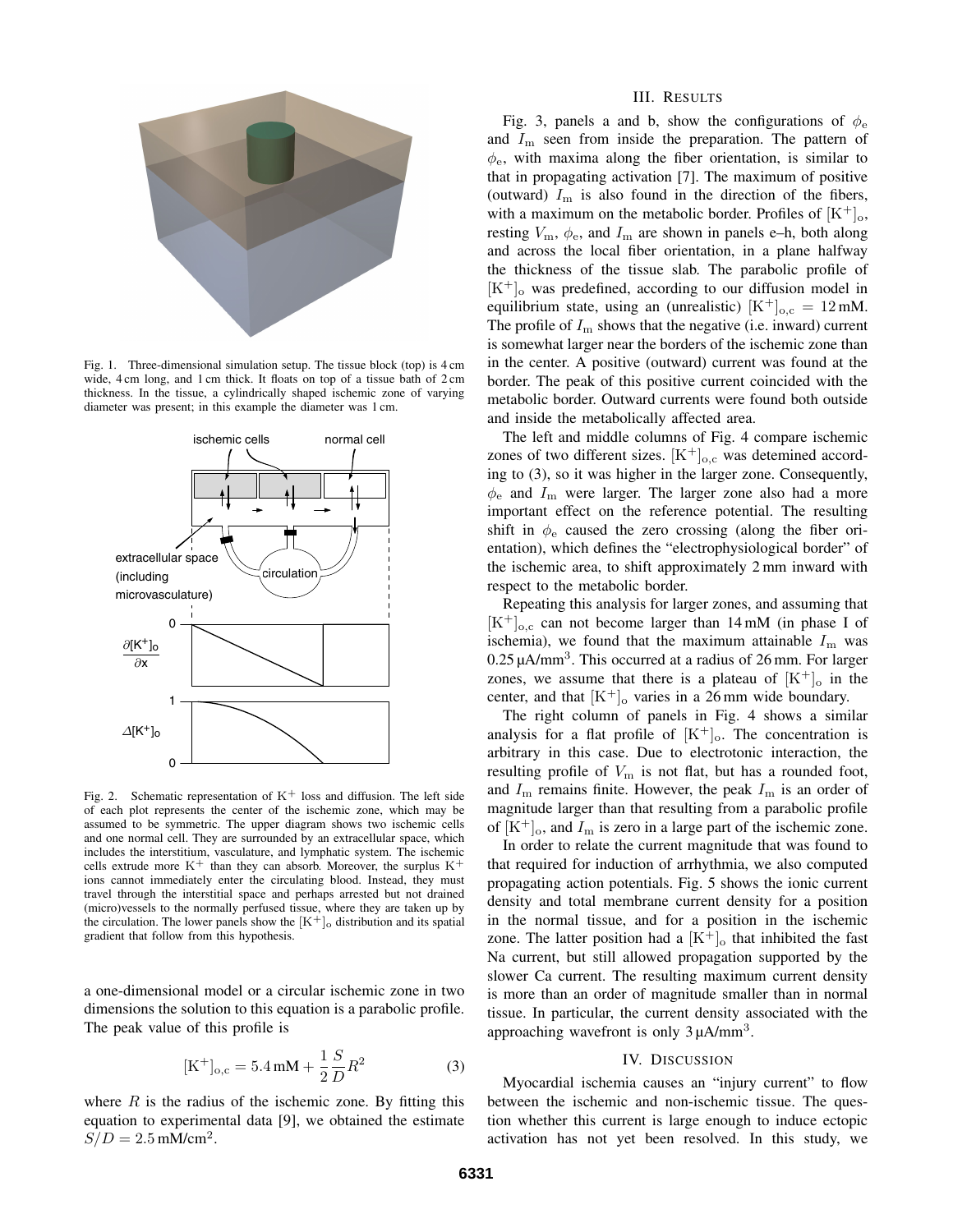

Fig. 3. **Panel a:** Distribution of  $\phi_e$  on the surface of the tissue preparation, seen from within. The color scale ranges from blue through yellow to red; blue is negative, yellow and red are positive. Isopotential surfaces are shown for +1 and −1 mV. The positive isopotential surface illustrates the effect of transmural fiber rotation. Panel b: Distribution of  $I<sub>m</sub>$  in the same experiment. The green cylinder indicates the metabolic border, the red filaments are iso-current surfaces for near-maximum  $I_m$ . They cross the metabolic border. **Panels c and d** show  $\phi_e$  and  $I_m$  in a plane in the middle of the wall. The fiber orientation is vertical in this representation. The ischemic region, a "pillbox" with a diameter of 10 mm, is located in the middle. The metabolic<br>border is indicated with a dashed line. **Panels e–h** show profiles o (gray) from the same plane as panels c and d. The vertical dashed lines indicate the metabolic border.



Fig. 4. **Panels a–d:** profiles of  $[K^+]_0$ , resting  $V_m$ , resting  $\phi_e$ , and resting  $I_m$  for an ischemic zone with radius 5 mm. For legends see Fig. 3, panels e–h. **Panels e–h:** the same profiles, for an ischemic zone with radius 10 mm. **Panels i–l:** the same profiles, for a flat profile of  $[K^+]_0$ .